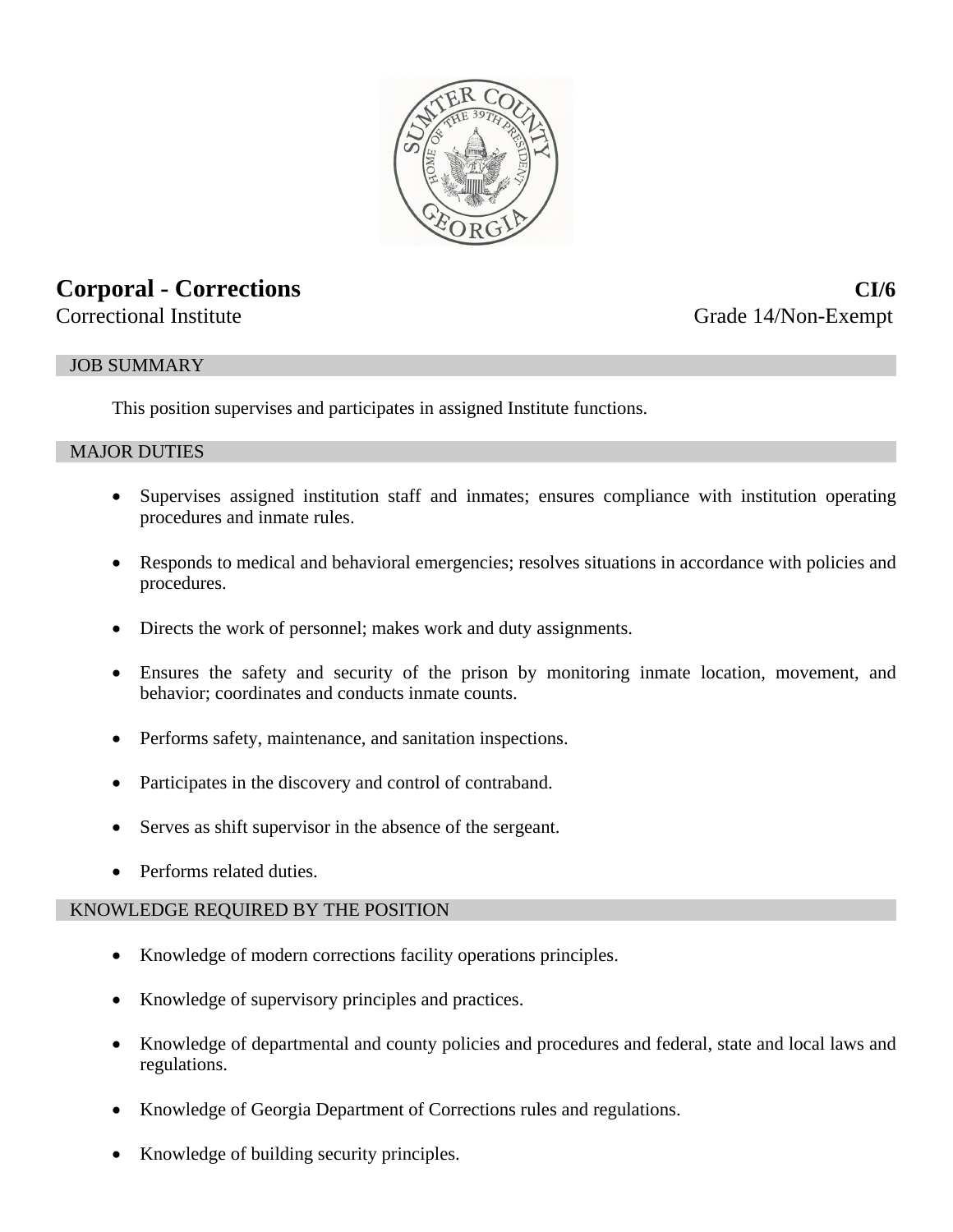- Knowledge of inmate labor laws and county work detail policies and procedures.
- Skill in planning, organization and decision making.
- Skill in maintaining records and preparing reports.
- Skill in oral and written communication.
- Skill in the use of firearms and restraint equipment.

# SUPERVISORY CONTROLS

The Sergeant – Corrections assigns work in terms of general instructions. The supervisor spot-checks completed work for compliance with procedures, accuracy, and the nature and propriety of the final results.

#### **GUIDELINES**

Guidelines include Guidelines Georgia Department of Corrections policies and procedures, federal and state laws, and county and department policies and procedures. These guidelines require judgment, selection, and interpretation in application.

#### COMPLEXITY/SCOPE OF WORK

- The work consists of related, administrative, and detention officer duties. The unique needs associated with each inmate contribute to the complexity of the position.
- The purpose of this position is to supervise and participate in assigned Institute functions. Successful performance helps ensure the efficiency and effectiveness of those functions.

# **CONTACTS**

- Contacts are typically with coworkers, inmates, family members, contractors, and the general public.
- Contacts are typically to exchange information, motivate persons, resolve problems, and provide services.

# PHYSICAL DEMANDS/ WORK ENVIRONMENT

- The work is typically performed while intermittently sitting, standing, stooping, bending, crouching, or walking. The employee frequently lifts light and heavy objects, climbs ladders, uses tools or equipment requiring a high degree of dexterity, distinguishes between shades of color, and utilizes the sense of smell.
- The work is typically performed an office and outdoors, occasionally in cold or inclement weather. The employee is exposed to noise, dirt, grease, machinery with moving parts, contagious or infectious diseases, or irritating chemicals. Work requires the use of protective devices such as masks, goggles, gloves, etc.